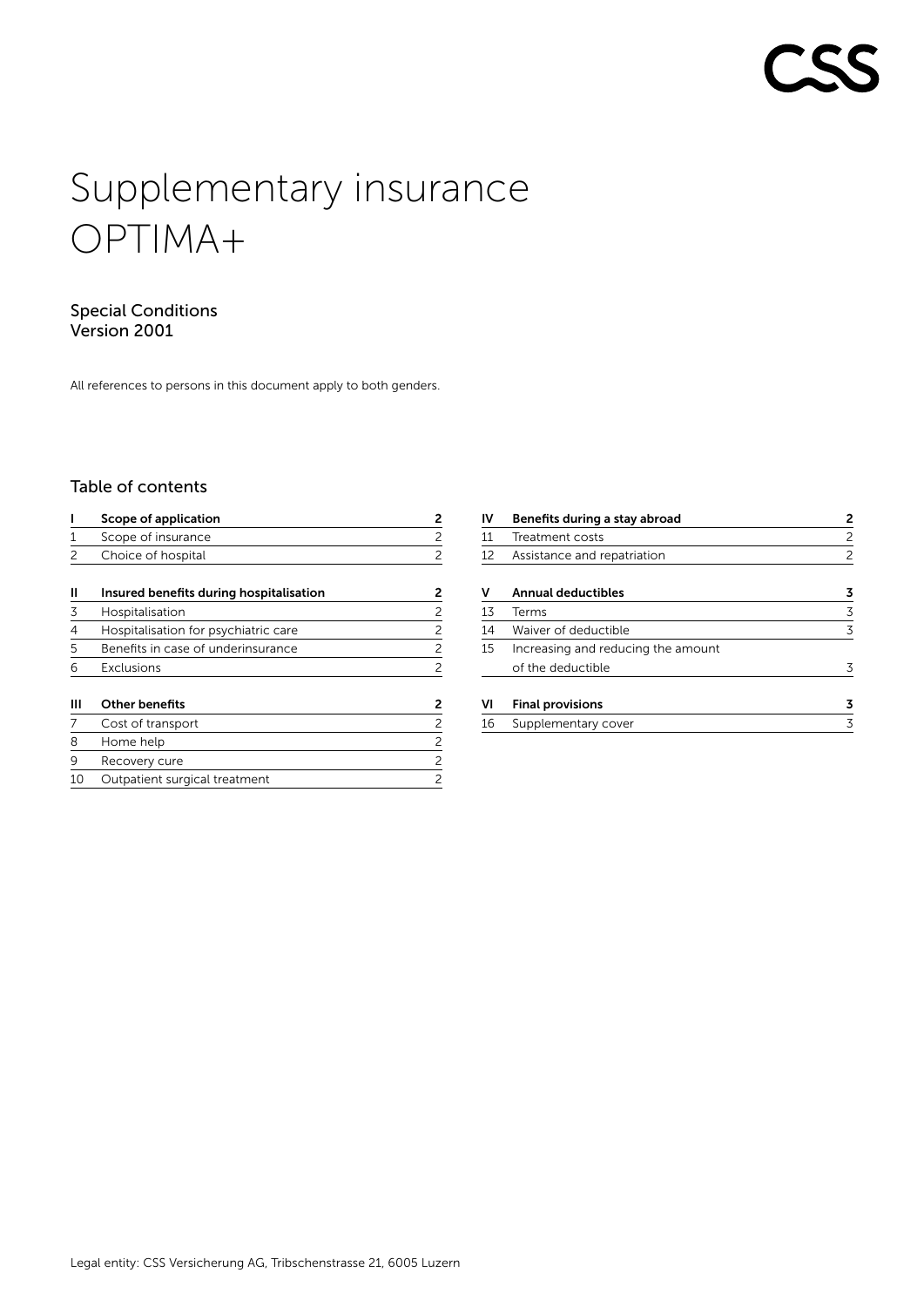# <span id="page-1-0"></span>Scope of application

#### Art. 1 Scope of insurance

- 1.1 This supplementary insurance covers the additional treatment costs and cost of accommodation for hospitalisation in accordance with the insured option (private ward =single-bed room or semi-private ward=room with more than one bed) in a public or private hospital.
- 1.2 It also guarantees contributions toward certain other costs related to hospitalisation, in accordance with the following conditions.

#### Art. 2 Choice of hospital

- 2.1 Except in an emergency, the insured person is free to choose a public or private hospital from those featured on the list of hospitals recognised by a canton (cantonal planning list).
- 2.2 The insured person must select a hospital or a ward within such hospital that is suited to the type of nursing care required.

#### II Insured benefits during hospitalisation

#### Art. 3 Hospitalisation

In the event of hospitalisation, CSS will reimburse, in accordance with the agreed cover (private or semi-private), all treatment costs and the cost of accommodation,without limit of duration or amount, subject to the terms of Articles 4, 5 and 6 of these conditions.

#### Art. 4 Hospitalisation for psychiatric care

In the event of hospitalisation in a semi-private or privateward (in accordance with the agreed cover) of a hospital orin a ward of such hospital for the treatment of psychiatricailments, CSS will reimburse the treatment costs andcost of accommodation without limit of amount, for nomore than 90 days per calendar year.

#### Art. 5 Benefits in case of underinsurance

- 5.1 CSS will reimburse 75 % of the treatment costs and of the cost of accommodation if the insured person is hospitalised in the private ward and his insurance cover is restricted to semi-private.
- 5.2 CSS reserves the right to calculate the said 75 % based on the rates recognised by CSS for the hospital inquestion.

#### Art. 6 Exclusions

- 6.1 Within the scope of this supplementary insurance, CSS grants no benefits whatsoever for hospitalisation in connection with pregnancy or childbirth.
- 6.2 Within the scope of this supplementary insurance, CSS grants no benefits whatsoever if hospitalisation takes place in a nursing home or hospital ward for long-term patients. However, the insured benefits will be paid for the treatment of an acute episode of a long-term illness.

# III Other benefits

### Art. 7 Cost of transport

CSS will reimburse, up to a maximum amount of CHF 20,000 per calendar year, 90 % of the costs for emergency transport to the nearest suitable hospital or as part of a search and rescue operation.

#### Art. 8 Home help

- 8.1 CSS covers the costs of home help delivered by a public service or private organisation if such help is necessary on medical grounds, as confirmed by a doctor, and begins immediately following hospitalisation.
- 8.2 CSS will reimburse the costs of such home help, up to a maximum of CHF 30 per day, for no more than 15 days per period of hospitalisation.

#### Art. 9 Recovery cure

- 9.1 Upon prior written request by the insured person, CSS will reimburse the cost of accommodation for a medically prescribed recovery cure undertaken outside the place of residence at a spa in Switzerland under medical supervision,up to a maximum amount of CH 50 per day, for no more than 28 days per calendar year.
- 9.2 The recovery cure must be preceded by outpatient or inpatient treatment of the ailment that necessitates a period of convalescence.

#### Art. 10 Outpatient surgical treatment

When a more cost-effective outpatient surgical procedure makes it possible to avoid inpatient hospitalisation, CSS will reimburse the treatment costs and cost of accommodation billed in accordance with the agreement signed with the hospital as well as other costs incurred by the insured person as a result of his choice, in particular fortransport

### IV Benefits during a stay abroad

#### Art. 11 Treatment costs

CSS will reimburse, as a supplement to the benefits of the mandatory healthcare insurance in accordance with the KVG, the remaining amount of outpatient and inpatient treatment costs if the insured person becomes ill during a stay abroad. In case of hospitalisation, benefits will be granted for a period of no more than 60 days per case.

#### Art. 12 Assistance and repatriation

- 12.1 The costs for assistance abroad and repatriation are covered worldwide, in accordance with the terms and conditions of the assistance organisation with which CSS has concluded an agreement. The insured person receives a copy of the said conditions.
- 12.2 Benefits for assistance abroad and repatriation are granted on condition that the stay abroad does not exceed 60 consecutive days.
- 12.3 This 60-day limit does not apply to insured persons who have not yet reached the age of 25 and who are residing abroad exclusively for education purposes, or to insured persons who were sent abroad by their employer.